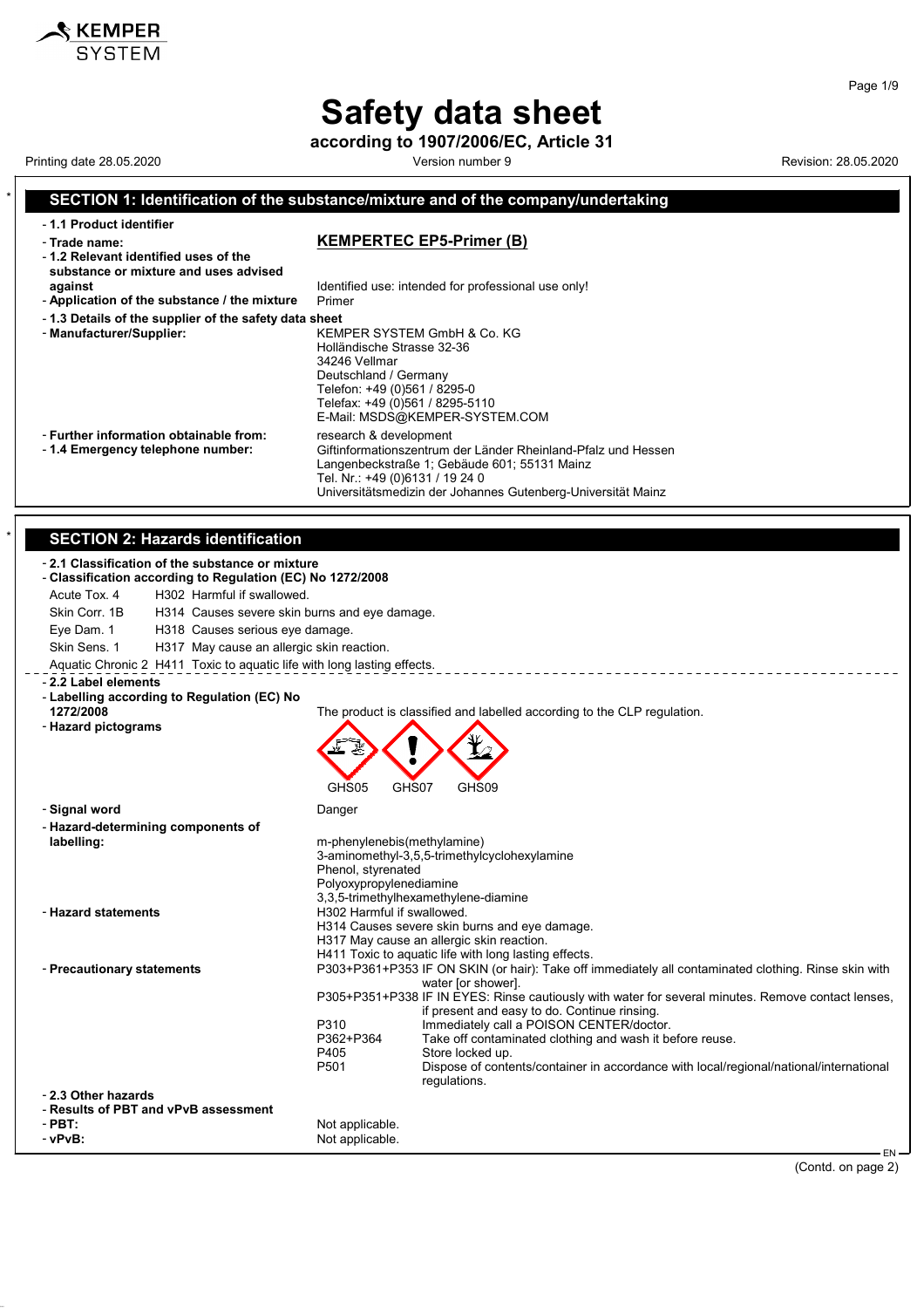

Page 2/9

# **Safety data sheet**

**according to 1907/2006/EC, Article 31**

Printing date 28.05.2020 **Printing date 28.05.2020** Cersion number 9 Revision: 28.05.2020

(Contd. of page 1)

**Trade name: KEMPERTEC EP5-Primer (B)**

|                                                                                                | <b>SECTION 3: Composition/information on ingredients</b>                                                                                                                      |              |
|------------------------------------------------------------------------------------------------|-------------------------------------------------------------------------------------------------------------------------------------------------------------------------------|--------------|
| -3.2 Chemical characterisation: Mixtures<br>- Description:                                     | Mixture: consisting of the following components.                                                                                                                              |              |
| - Dangerous components:                                                                        |                                                                                                                                                                               |              |
| CAS: 1477-55-0<br>EINECS: 216-032-5<br>Reg.nr.: 01-2119480150-50                               | m-phenylenebis(methylamine)<br>Skin Corr. 1B, H314; Eye Dam. 1, H318; Acute Tox. 4, H302; Acute Tox. 4, H332; Skin Sens. 1, H317; Aquatic<br>Chronic 3, H412                  | 25-50%       |
| CAS: 61788-44-1<br>EINECS: 262-975-0<br>Reg.nr.: 01-2119980970-27                              | Phenol, styrenated<br>Aquatic Chronic 2, H411; Skin Irrit. 2, H315; Skin Sens. 1A, H317                                                                                       | 25-50%       |
| CAS: 2855-13-2<br>EINECS: 220-666-8<br>Index number: 612-067-00-9<br>Reg.nr.: 01-2119514687-32 | 3-aminomethyl-3,5,5-trimethylcyclohexylamine<br>Skin Corr. 1B, H314; Eye Dam. 1, H318; Acute Tox. 4, H302; Acute Tox. 4, H312; Skin Sens. 1, H317; Aquatic<br>Chronic 3, H412 | 12.5-25%     |
| CAS: 9046-10-0<br>Reg.nr.: 01-2119557899-12                                                    | Polyoxypropylenediamine<br>Skin Corr. 1B, H314; Eye Dam. 1, H318; Aquatic Chronic 3, H412                                                                                     | 12.5-25%     |
| CAS: 90-72-2<br>EINECS: 202-013-9<br>Index number: 603-069-00-0<br>Reg.nr.: 01-2119560597-27   | 2,4,6-tris(dimethylaminomethyl)phenol<br>Acute Tox. 4, H302; Skin Irrit. 2, H315; Eye Irrit. 2, H319                                                                          | $2.5 - 10%$  |
| CAS: 112-53-8<br>EINECS: 203-982-0<br>Reg.nr.: 01-2119485976-15                                | Lauryl alcohol<br>Aquatic Acute 1, H400; Aquatic Chronic 2, H411; Eye Irrit. 2, H319                                                                                          | 2.5-10%      |
| CAS: 69-72-7<br>EINECS: 200-712-3<br>Reg.nr.: 01-2119486984-17                                 | Salicylic acid<br>Repr. 2, H361d; Eye Dam. 1, H318; Acute Tox. 4, H302                                                                                                        | 2.5-10%      |
| CAS: 2579-20-6<br>EINECS: 219-941-5<br>Reg.nr.: 01-2119543741-41                               | 1,3-Cyclohexanedimethanamine<br>Skin Corr. 1A, H314; Eye Dam. 1, H318; Acute Tox. 4, H302; Acute Tox. 4, H312; Aquatic Chronic 3, H412                                        | $2.5 - 10%$  |
| CAS: 13477-34-4<br>EINECS: 233-332-1<br>Reg.nr.: 01-2119495093-35                              | calcium nitrate etrahydrate<br>Eye Dam. 1, H318; Acute Tox. 4, H302                                                                                                           | 2.5-10%      |
| CAS: 25513-64-8<br>EINECS: 247-063-2<br>Reg.nr.: 01-2119560598-25                              | 3,3,5-trimethylhexamethylene-diamine<br>Skin Corr. 1C, H314; Eye Dam. 1, H318; Acute Tox. 4, H302; Skin Sens. 1, H317                                                         | 2.5-10%      |
| CAS: 38640-62-9<br>EINECS: 254-052-6<br>Reg.nr.: 01-2119565150-48                              | Bis(isopropyl)naphthalene<br>Asp. Tox. 1, H304; Aquatic Chronic 1, H410                                                                                                       | $0.5 - 2.5%$ |
| - Additional information:                                                                      | For the wording of the listed hazard phrases refer to section 16.                                                                                                             |              |

### **SECTION 4: First aid measures**

- **4.1 Description of first aid measures**

| - General information:                    | Immediately remove any clothing soiled by the product.                                                  |
|-------------------------------------------|---------------------------------------------------------------------------------------------------------|
|                                           | Symptoms of poisoning may even occur after several hours; therefore medical observation for at least 48 |
|                                           | hours after the accident                                                                                |
|                                           | Do not leave affected persons unattended.                                                               |
|                                           | Personal protection for the First Aider.                                                                |
|                                           | Take affected persons out of danger area and lay down.                                                  |
| - After inhalation:                       | In case of unconsciousness place patient stably in side position for transportation.                    |
|                                           | Supply fresh air; consult doctor in case of complaints.                                                 |
| - After skin contact:                     | Immediately wash with water and soap and rinse thoroughly.                                              |
|                                           | Seek medical treatment in case of complaints.                                                           |
| - After eye contact:                      | Rinse opened eye for several minutes under running water. If symptoms persist, consult a doctor.        |
|                                           | Protect unharmed eve.                                                                                   |
| - After swallowing:                       | Drink plenty of water and provide fresh air. Call for a doctor immediately                              |
|                                           | If symptoms persist consult doctor.                                                                     |
| -4.2 Most important symptoms and effects, |                                                                                                         |
| both acute and delayed                    | No further relevant information available.                                                              |
| -4.3 Indication of any immediate medical  |                                                                                                         |
| attention and special treatment needed    | No further relevant information available.                                                              |
|                                           | ENL                                                                                                     |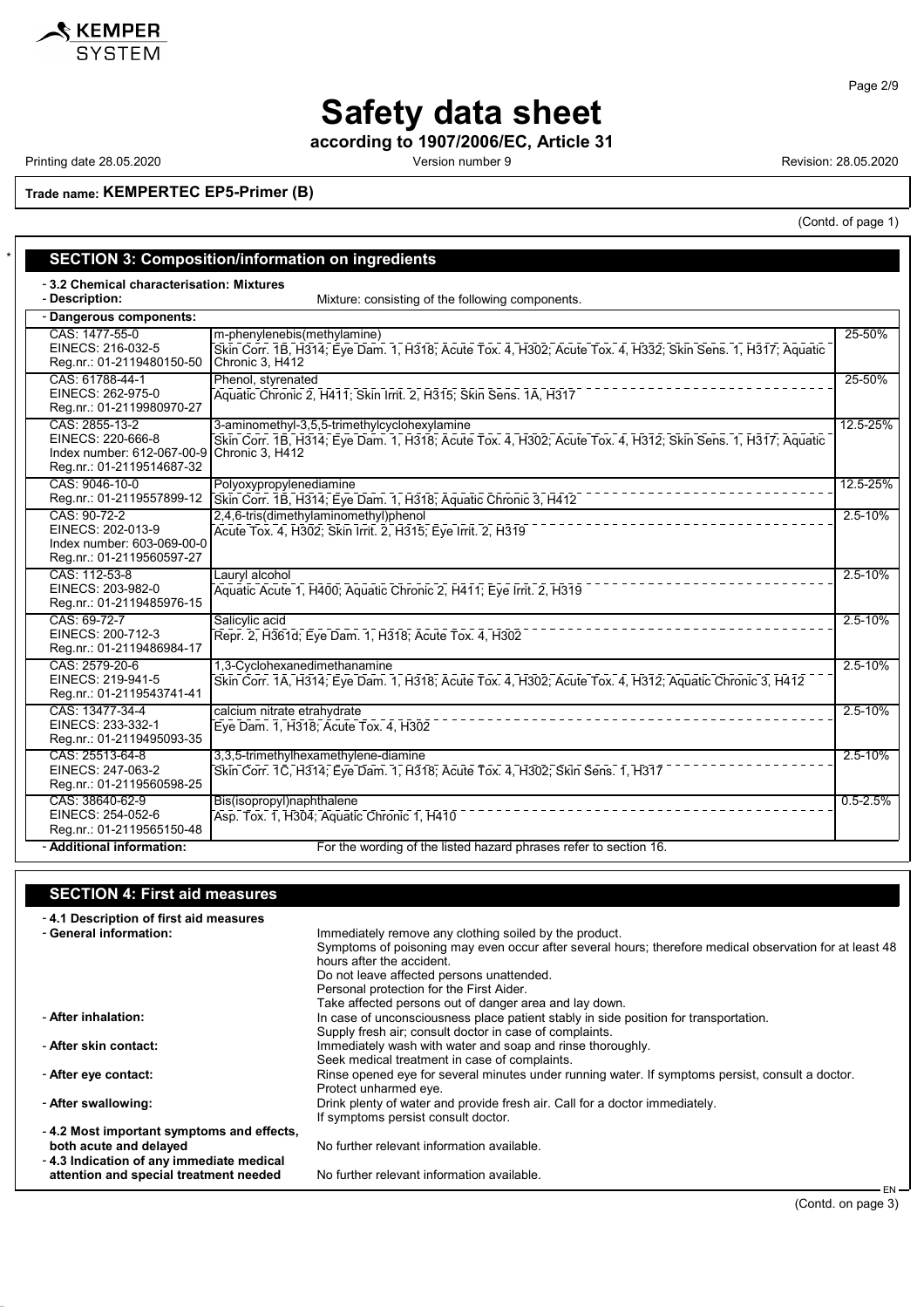

**according to 1907/2006/EC, Article 31**

Printing date 28.05.2020 **Printing date 28.05.2020** Version number 9 **Revision: 28.05.2020** 

SKEMPER

## **Trade name: KEMPERTEC EP5-Primer (B)**

 $($ Contd. of page  $2)$ 

|                                               | (Comu. or page z)                                                                                                                                                |
|-----------------------------------------------|------------------------------------------------------------------------------------------------------------------------------------------------------------------|
| <b>SECTION 5: Firefighting measures</b>       |                                                                                                                                                                  |
|                                               |                                                                                                                                                                  |
| - 5.1 Extinguishing media                     |                                                                                                                                                                  |
| - Suitable extinguishing agents:              | CO2, powder or water spray. Fight larger fires with water spray or alcohol resistant foam.<br>Use fire extinguishing methods suitable to surrounding conditions. |
| -5.2 Special hazards arising from the         |                                                                                                                                                                  |
| substance or mixture                          | Formation of toxic gases is possible during heating or in case of fire.                                                                                          |
| - 5.3 Advice for firefighters                 |                                                                                                                                                                  |
| - Protective equipment:                       | Do not inhale explosion gases or combustion gases.                                                                                                               |
| - Additional information                      | Dispose of fire debris and contaminated fire fighting water in accordance with official regulations.                                                             |
|                                               |                                                                                                                                                                  |
|                                               |                                                                                                                                                                  |
| <b>SECTION 6: Accidental release measures</b> |                                                                                                                                                                  |
| - 6.1 Personal precautions, protective        |                                                                                                                                                                  |
| equipment and emergency procedures            | Wear protective equipment. Keep unprotected persons away.                                                                                                        |
|                                               | Ensure adequate ventilation                                                                                                                                      |
| - 6.2 Environmental precautions:              | Avoid contact with skin and eyes                                                                                                                                 |
|                                               | Do not allow product to reach sewage system or any water course.<br>Inform respective authorities in case of seepage into water course or sewage system.         |
|                                               | Do not allow to enter sewers/ surface or ground water.                                                                                                           |
|                                               | Prevent from spreading (e.g. by damming-in or oil barriers).                                                                                                     |
| -6.3 Methods and material for containment     |                                                                                                                                                                  |
| and cleaning up:                              | Do not flush with water or aqueous cleansing agents                                                                                                              |
|                                               | Absorb with liquid-binding material (sand, diatomite, acid binders, universal binders, sawdust).                                                                 |
|                                               | Dispose contaminated material as waste according to item 13.                                                                                                     |
| - 6.4 Reference to other sections             | See Section 7 for information on safe handling.                                                                                                                  |
|                                               | See Section 8 for information on personal protection equipment.                                                                                                  |
|                                               | See Section 13 for disposal information.                                                                                                                         |

## **SECTION 7: Handlin**

| -7.1 Precautions for safe handling                                | Ensure good ventilation/exhaustion at the workplace.<br>Store in cool, dry place in tightly closed receptacles.<br>Prevent formation of aerosols. |
|-------------------------------------------------------------------|---------------------------------------------------------------------------------------------------------------------------------------------------|
| -7.2 Conditions for safe storage, including any incompatibilities |                                                                                                                                                   |
| - Storage:                                                        |                                                                                                                                                   |
| - Requirements to be met by storerooms and                        |                                                                                                                                                   |
| receptacles:                                                      | Store only in the original receptacle.                                                                                                            |
| - Information about storage in one common                         |                                                                                                                                                   |
| storage facility:                                                 | Store away from foodstuffs.                                                                                                                       |
| - Further information about storage                               |                                                                                                                                                   |
| conditions:                                                       | Protect from frost.                                                                                                                               |
|                                                                   | Store in dry conditions.                                                                                                                          |
|                                                                   | Keep container tightly sealed.                                                                                                                    |
|                                                                   | Recommended storage temperature: 5-30 °C                                                                                                          |
| - Storage class:                                                  | 8 B                                                                                                                                               |
| - 7.3 Specific end use(s)                                         | No further relevant information available.                                                                                                        |

| technical facilities: | - Additional information about design of                                                                   | No further data: see item 7.                                                                                                                                                                |                    |
|-----------------------|------------------------------------------------------------------------------------------------------------|---------------------------------------------------------------------------------------------------------------------------------------------------------------------------------------------|--------------------|
|                       | - 8.1 Control parameters                                                                                   | - Ingredients with limit values that require monitoring at the workplace:                                                                                                                   |                    |
| - DNELs               |                                                                                                            |                                                                                                                                                                                             |                    |
|                       | 1477-55-0 m-phenylenebis(methylamine)                                                                      |                                                                                                                                                                                             |                    |
|                       |                                                                                                            | Inhalative Acute - systemic effects 1.2 mg/m <sup>3</sup> (Worker) (GESTIS DNEL List (June 2018))                                                                                           |                    |
|                       | Acute - local effects                                                                                      | [0.2 mg/m <sup>3</sup> (Worker) (GESTIS DNEL List (June 2018))                                                                                                                              |                    |
|                       | - Additional information:                                                                                  | The lists valid during the making were used as basis.                                                                                                                                       |                    |
|                       | - 8.2 Exposure controls<br>- Personal protective equipment:<br>- General protective and hygienic measures: | The usual precautionary measures are to be adhered to when handling chemicals.<br>Keep away from foodstuffs, beverages and feed.<br>Immediately remove all soiled and contaminated clothing | (Contd. on page 4) |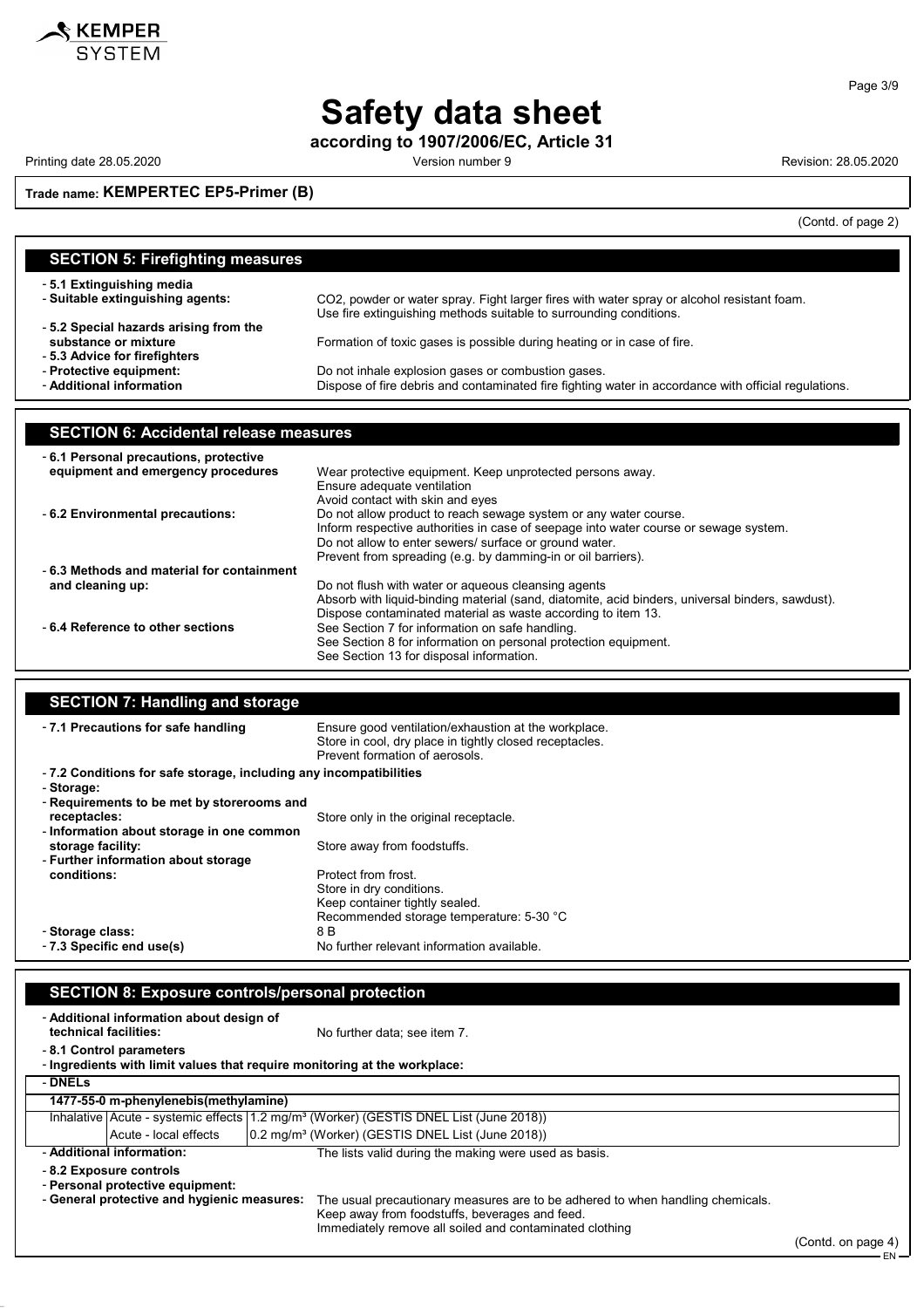

**according to 1907/2006/EC, Article 31**

Printing date 28.05.2020 **Version number 9 Version number 9** Revision: 28.05.2020

#### **Trade name: KEMPERTEC EP5-Primer (B)** (Contd. of page 3) Wash hands before breaks and at the end of work. Avoid contact with the eyes and skin. - **Respiratory protection:** When used properly and under normal conditions, breathing protection is not required. Use suitable respiratory protective device in case of insufficient ventilation. Filter A/P2 Respiratory protection - Gas filters and combination filters according to (DIN EN 141) - **Protection of hands:** Protective gloves Check protective gloves prior to each use for their proper condition. Only use chemical-protective gloves with CE-labelling of category III. The glove material has to be impermeable and resistant to the product/ the substance/ the preparation. Selection of the glove material on consideration of the penetration times, rates of diffusion and the degradation After use of gloves apply skin-cleaning agents and skin cosmetics. - **Material of gloves** Recommended materials: Butyl rubber, BR Recommended thickness of the material:  $\geq 0.5$  mm Penetration time (min.): < 480 min The selection of the suitable gloves does not only depend on the material, but also on further marks of quality and varies from manufacturer to manufacturer. - **Penetration time of glove material** The determined penetration times according to EN 16523-1:2015 are not performed under practical conditions. Therefore a maximum wearing time, which corresponds to 50% of the penetration time, is recommended. - **As protection from splashes gloves made of the following materials are suitable:** Nitrile rubber, NBR Recommended thickness of the material:  $\geq 0.1$  mm Penetration time (min.): < 10 - **Eye protection:** Tightly sealed goggles

Protective goggles and facial protection - Classification according to EN 166 - **Body protection:** protective clothing (EN 13034)

#### **SECTION 9: Physical and chemical properties**

| -9.1 Information on basic physical and chemical properties |                                               |
|------------------------------------------------------------|-----------------------------------------------|
| - General Information<br>- Appearance:                     |                                               |
| Form:                                                      | Fluid                                         |
| Colour:                                                    | Yellow                                        |
| - Odour:                                                   | Amine-like                                    |
| - Odour threshold:                                         | Not determined.                               |
| - pH-value:                                                | Not determined.                               |
| - Change in condition                                      |                                               |
| Melting point/freezing point:                              | Undetermined.                                 |
| Initial boiling point and boiling range:                   | >200 °C                                       |
| - Flash point:                                             | >100 °C                                       |
| - Flammability (solid, gas):                               | Not applicable.                               |
| - Decomposition temperature:                               | Not determined.                               |
| - Auto-ignition temperature:                               | Product is not selfigniting.                  |
| - Explosive properties:                                    | Product does not present an explosion hazard. |
| - Explosion limits:                                        |                                               |
| Lower:                                                     | Not determined.                               |
| Upper:                                                     | Not determined.                               |
| - Density at 20 °C:                                        | 1.04 $q/cm3$                                  |
| - Relative density                                         | Not determined.                               |
| - Vapour density                                           | Not determined.                               |
|                                                            | $(Contd)$ on page 5)                          |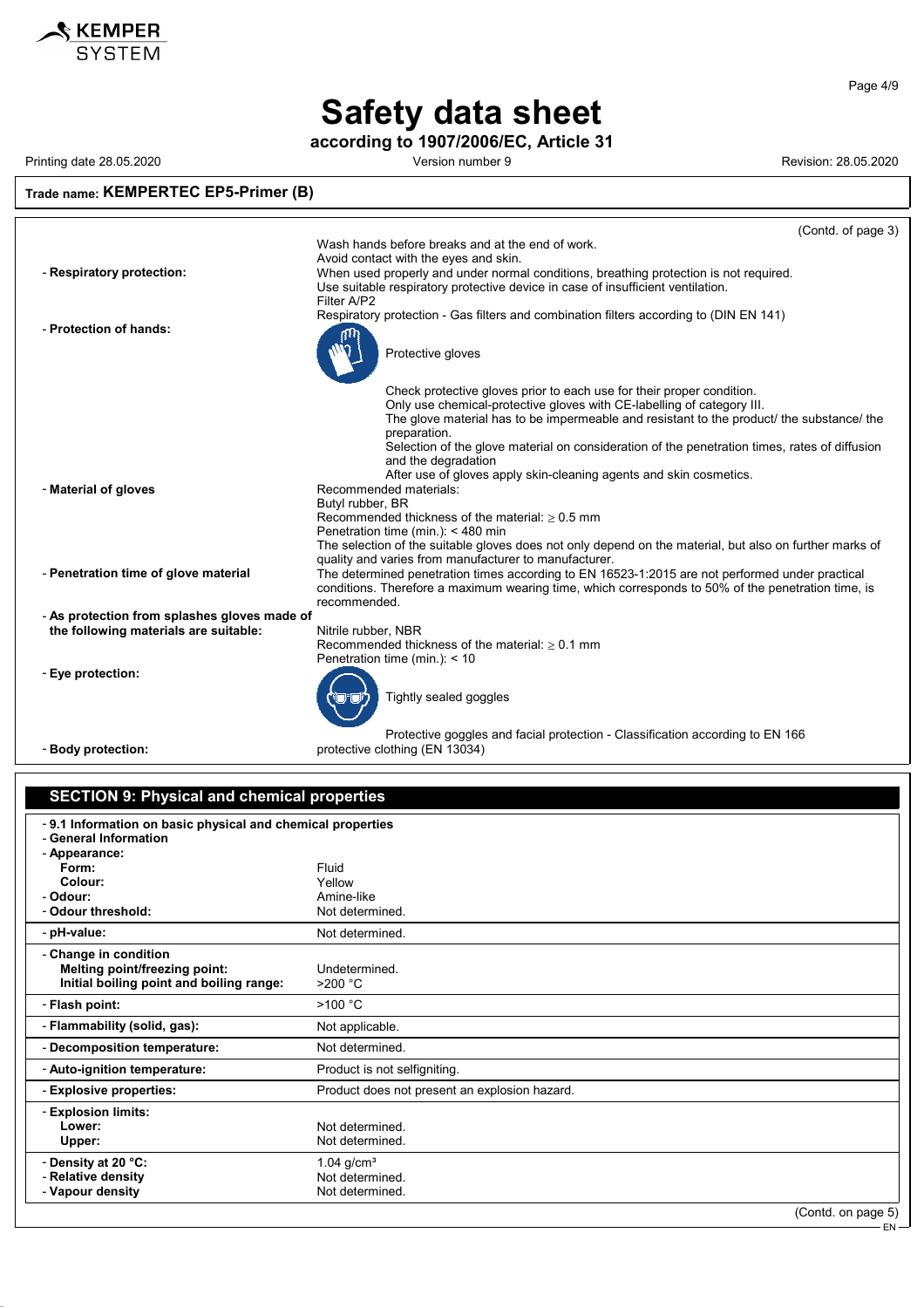

**according to 1907/2006/EC, Article 31**

Printing date 28.05.2020 **Printing date 28.05.2020** Version number 9 **Revision: 28.05.2020** 

## **Trade name: KEMPERTEC EP5-Primer (B)**

|                                                          | (Contd. of page 4)                                  |  |
|----------------------------------------------------------|-----------------------------------------------------|--|
| - Evaporation rate                                       | Not determined.                                     |  |
| - Solubility in / Miscibility with<br>water:             | Not miscible or difficult to mix.                   |  |
| - Partition coefficient: n-octanol/water:                | Not determined.                                     |  |
| - Viscosity:<br>Dynamic:<br>Kinematic:                   | Not determined.<br>700 mPas                         |  |
| - Solvent content:<br>VOC (EC)<br>-9.2 Other information | 1.28%<br>No further relevant information available. |  |

| <b>SECTION 10: Stability and reactivity</b>   |                                                       |
|-----------------------------------------------|-------------------------------------------------------|
| -10.1 Reactivity<br>- 10.2 Chemical stability | No further relevant information available.            |
| - Thermal decomposition / conditions to be    |                                                       |
| avoided:                                      | No decomposition if used according to specifications. |
| - 10.3 Possibility of hazardous reactions     | Violent reactions with: amines and acids.             |
| - 10.4 Conditions to avoid                    | Store away from heat.                                 |
| - 10.5 Incompatible materials:                | Strong oxidizing agents: amines and acids.            |
| - 10.6 Hazardous decomposition products:      | Does not decompose during its intended use.           |

#### **SECTION 11: Toxicological information**

|                  |                         | - 11.1 Information on toxicological effects                                |
|------------------|-------------------------|----------------------------------------------------------------------------|
| - Acute toxicity |                         | Harmful if swallowed.                                                      |
|                  |                         | - LD/LC50 values relevant for classification:                              |
|                  |                         | 1477-55-0 m-phenylenebis(methylamine)                                      |
| Oral             | LD50                    | 940 mg/kg (rat)                                                            |
|                  |                         | Inhalative LC50/4 h $2.4$ mg/l (rat)                                       |
|                  |                         | 61788-44-1 Phenol, styrenated                                              |
| Oral             | LD <sub>50</sub>        | $\sqrt{2,000}$ mg/kg (rat)                                                 |
| Dermal           | LD50                    | >2,000 mg/kg (rabbit)                                                      |
|                  |                         | 2855-13-2 3-aminomethyl-3,5,5-trimethylcyclohexylamine                     |
| Oral             | LD50                    | 1,030 mg/kg (rat)                                                          |
| Dermal           | LD <sub>50</sub>        | >2,000 mg/kg (rat) (OECD 402)                                              |
|                  |                         | 9046-10-0 Polyoxypropylenediamine                                          |
| Oral             | LD50                    | 2,885 mg/kg (rat)                                                          |
| Dermal           | LD50                    | 2,980 mg/kg (rabbit)                                                       |
|                  | <b>LC50</b>             | 772 mg/l (Oncorhynchus mykiss (Regenbogenforelle)) (96h, Lit.1 (OECD 203)) |
|                  |                         | 90-72-2 2,4,6-tris(dimethylaminomethyl)phenol                              |
| Oral             | LD50                    | 2,169 mg/kg (rat) (OECD 401)                                               |
| Dermal           | LD50                    | >2,000 mg/kg (rabbit)                                                      |
|                  | LC50                    | 84 mg/l (Scenedesmus subspicatus) (72h; OECD TG 201)                       |
|                  | 112-53-8 Lauryl alcohol |                                                                            |
| Oral             | LD50                    | >5,000 mg/kg (rat)                                                         |
| Dermal           | LD50                    | >2,000 mg/kg (rat) (OECD 402)                                              |
|                  | <b>LC50</b>             | >100 mg/l (Leuciscus idus (Goldorfe)) (96h; ISO7346)                       |
|                  | 69-72-7 Salicylic acid  |                                                                            |
| Oral             | LD <sub>50</sub>        | 891 mg/kg (rat)                                                            |
|                  |                         | 2579-20-6 1,3-Cyclohexanedimethanamine                                     |
| Oral             | LD50                    | 793 mg/kg (rat)                                                            |
| Dermal           | LD50                    | 1,100 mg/kg (ATE)                                                          |
|                  |                         | 13477-34-4 calcium nitrate etrahydrate                                     |
| Oral             | LD50                    | 500 mg/kg (ATE)                                                            |
| Dermal           | LD50                    | 300-2,000 mg/kg (rat) (OECD 423)                                           |
|                  |                         | (Contd. on page 6)                                                         |
|                  |                         | EN-                                                                        |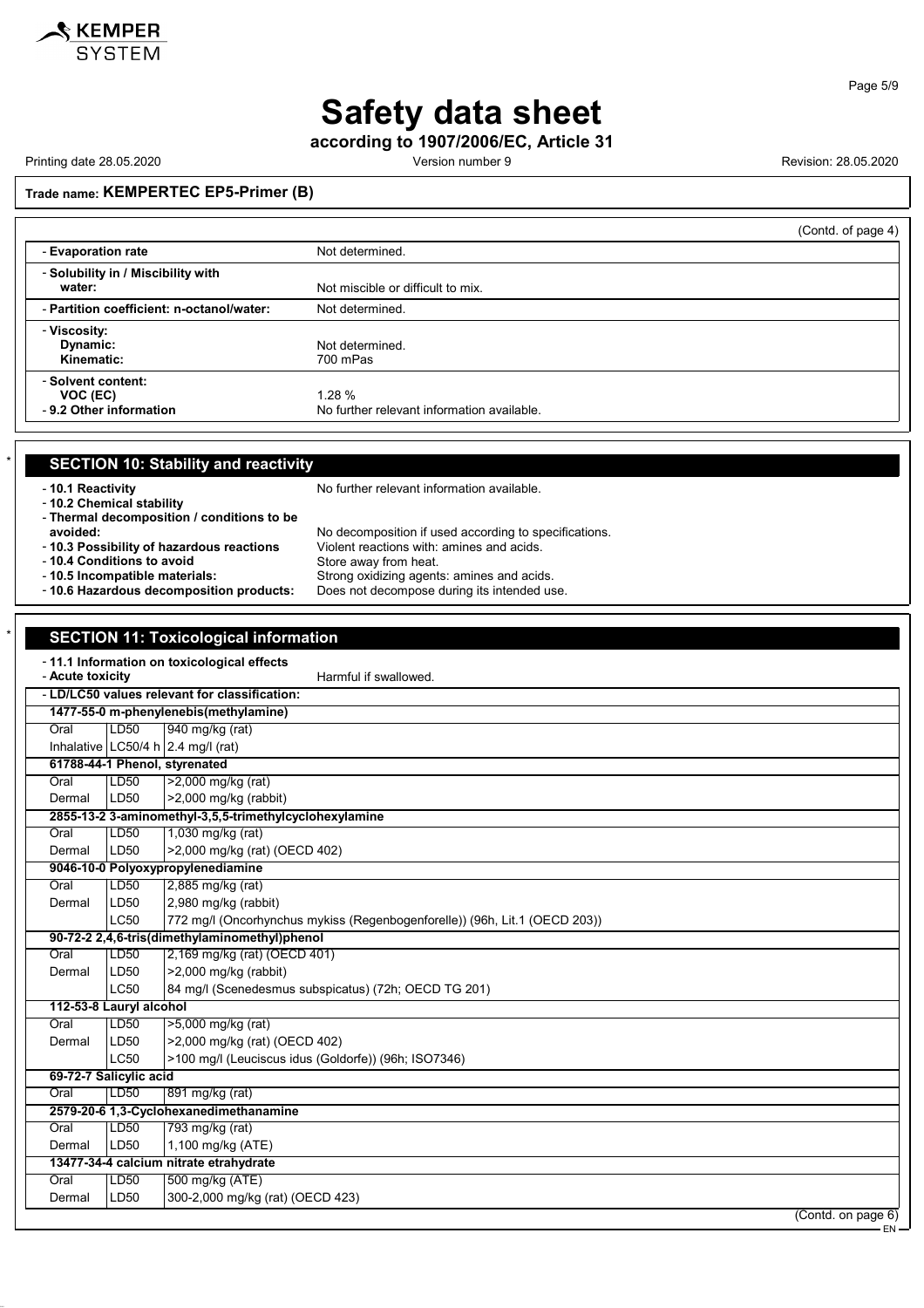

**according to 1907/2006/EC, Article 31**

Printing date 28.05.2020 **Printing date 28.05.2020** Version number 9 **Revision: 28.05.2020** 

**KEMPER**<br>SYSTEM

**Trade name: KEMPERTEC EP5-Primer (B)**

|                                     |                                                 |                                                                           | (Contd. of page 5) |
|-------------------------------------|-------------------------------------------------|---------------------------------------------------------------------------|--------------------|
|                                     | 25513-64-8 3,3,5-trimethylhexamethylene-diamine |                                                                           |                    |
| Oral<br>LD50                        | 500 mg/kg (ATE)                                 |                                                                           |                    |
| - Primary irritant effect:          |                                                 |                                                                           |                    |
| - Skin corrosion/irritation         |                                                 | Causes severe skin burns and eye damage.                                  |                    |
| - Serious eye damage/irritation     |                                                 | Causes serious eye damage.                                                |                    |
| - Respiratory or skin sensitisation |                                                 | May cause an allergic skin reaction.                                      |                    |
|                                     |                                                 | - CMR effects (carcinogenity, mutagenicity and toxicity for reproduction) |                    |
| - Germ cell mutagenicity            |                                                 | Based on available data, the classification criteria are not met.         |                    |
| - Carcinogenicity                   |                                                 | Based on available data, the classification criteria are not met.         |                    |
| - Reproductive toxicity             |                                                 | Based on available data, the classification criteria are not met.         |                    |
| - STOT-single exposure              |                                                 | Based on available data, the classification criteria are not met.         |                    |
| - STOT-repeated exposure            |                                                 | Based on available data, the classification criteria are not met.         |                    |
| - Aspiration hazard                 |                                                 | Based on available data, the classification criteria are not met.         |                    |

|                     | <b>SECTION 12: Ecological information</b>                        |                                                                                                                                                         |
|---------------------|------------------------------------------------------------------|---------------------------------------------------------------------------------------------------------------------------------------------------------|
| - 12.1 Toxicity     |                                                                  |                                                                                                                                                         |
| - Aquatic toxicity: |                                                                  |                                                                                                                                                         |
|                     | 1477-55-0 m-phenylenebis(methylamine)                            |                                                                                                                                                         |
|                     | LC50/96 h 87.6 mg/l (oryzias latipes (Ricefish))                 |                                                                                                                                                         |
| <b>EC50</b>         | 15.2 mg/l (daphnia) (48h)                                        |                                                                                                                                                         |
|                     | 61788-44-1 Phenol, styrenated                                    |                                                                                                                                                         |
| $LL$ 50             | 14.8 mg/l (fish) (96h)                                           |                                                                                                                                                         |
| <b>EL50</b>         | 3.14 mg/l (Scenedesmus subspicatus) (72h)                        |                                                                                                                                                         |
|                     | 1-10 mg/l (Daphnia magna) (48h)                                  |                                                                                                                                                         |
|                     | 2855-13-2 3-aminomethyl-3,5,5-trimethylcyclohexylamine           |                                                                                                                                                         |
|                     | LC50/96 h 110 mg/l (Brachydanio rerio (Ricefish))                |                                                                                                                                                         |
| <b>EC50</b>         | 23 mg/l (daphnia)                                                |                                                                                                                                                         |
|                     | 15.2 mg/l (Daphnia magna)                                        |                                                                                                                                                         |
| EC50                | 37 mg/l (Scenedesmus subspicatus)                                |                                                                                                                                                         |
| LC 50               | 87.6 mg/l (oryzias latipes (Ricefish)) (96h)                     |                                                                                                                                                         |
|                     | 9046-10-0 Polyoxypropylenediamine                                |                                                                                                                                                         |
| EC50                | 80 mg/l (Daphnia magna) (48h; OECD 202 static)                   |                                                                                                                                                         |
| <b>EC50</b>         | 15 mg/l (Pseudokirchneriella subcapitata) (72h; OECD 201 static) |                                                                                                                                                         |
|                     | 90-72-2 2,4,6-tris(dimethylaminomethyl)phenol                    |                                                                                                                                                         |
|                     | LC50/96 h 175 mg/l (Cyprinus Carpio) (96h)                       |                                                                                                                                                         |
| <b>EC50</b>         | 750 mg/l (daphnia) (96h)                                         |                                                                                                                                                         |
| <b>EC50</b>         | 222 mg/l (Oncorhynchus mykiss (Regenbogenforelle)) (24h)         |                                                                                                                                                         |
|                     | 112-53-8 Lauryl alcohol                                          |                                                                                                                                                         |
| EC50                | >0.01-1 mg/l (Selenastrum capricornutum) (OECD 201)              |                                                                                                                                                         |
| EC <sub>0</sub>     | >100 mg/l (Pseudomonas putida) (OECD 209)                        |                                                                                                                                                         |
| <b>NOEC</b>         | >0.001-0.01 mg/l (Daphnia magna) (OECD 211)                      |                                                                                                                                                         |
|                     | 2579-20-6 1,3-Cyclohexanedimethanamine                           |                                                                                                                                                         |
| <b>EC50</b>         | 58.4 mg/l (ALGAE) (72h)                                          |                                                                                                                                                         |
| <b>EC50</b>         | 130 mg/l (Leuciscus idus) (96h; golden orfe)                     |                                                                                                                                                         |
| <b>EC50</b>         | 33.1 mg/l (Daphnia magna) (48h; Big Water flea)                  |                                                                                                                                                         |
|                     | 25513-64-8 3,3,5-trimethylhexamethylene-diamine                  |                                                                                                                                                         |
| <b>EC50</b>         | 29.5 mg/l (Scenedesmus subspicatus) (72h)                        |                                                                                                                                                         |
| <b>LC50</b>         | 174 mg/l (Leuciscus idus melanotus) (72h)                        |                                                                                                                                                         |
|                     | - 12.2 Persistence and degradability                             | No further relevant information available.                                                                                                              |
|                     | - 12.3 Bioaccumulative potential<br>- 12.4 Mobility in soil      | No further relevant information available.<br>No further relevant information available.                                                                |
|                     | - Ecotoxical effects:                                            |                                                                                                                                                         |
| - Remark:           |                                                                  | Toxic for fish                                                                                                                                          |
|                     | - Additional ecological information:                             |                                                                                                                                                         |
| - General notes:    |                                                                  | Water hazard class 2 (German Regulation) (Self-assessment): hazardous for water                                                                         |
|                     |                                                                  | Do not allow product to reach ground water, water course or sewage system.<br>Must not reach sewage water or drainage ditch undiluted or unneutralised. |
|                     |                                                                  | Danger to drinking water if even small quantities leak into the ground.                                                                                 |

Page 6/9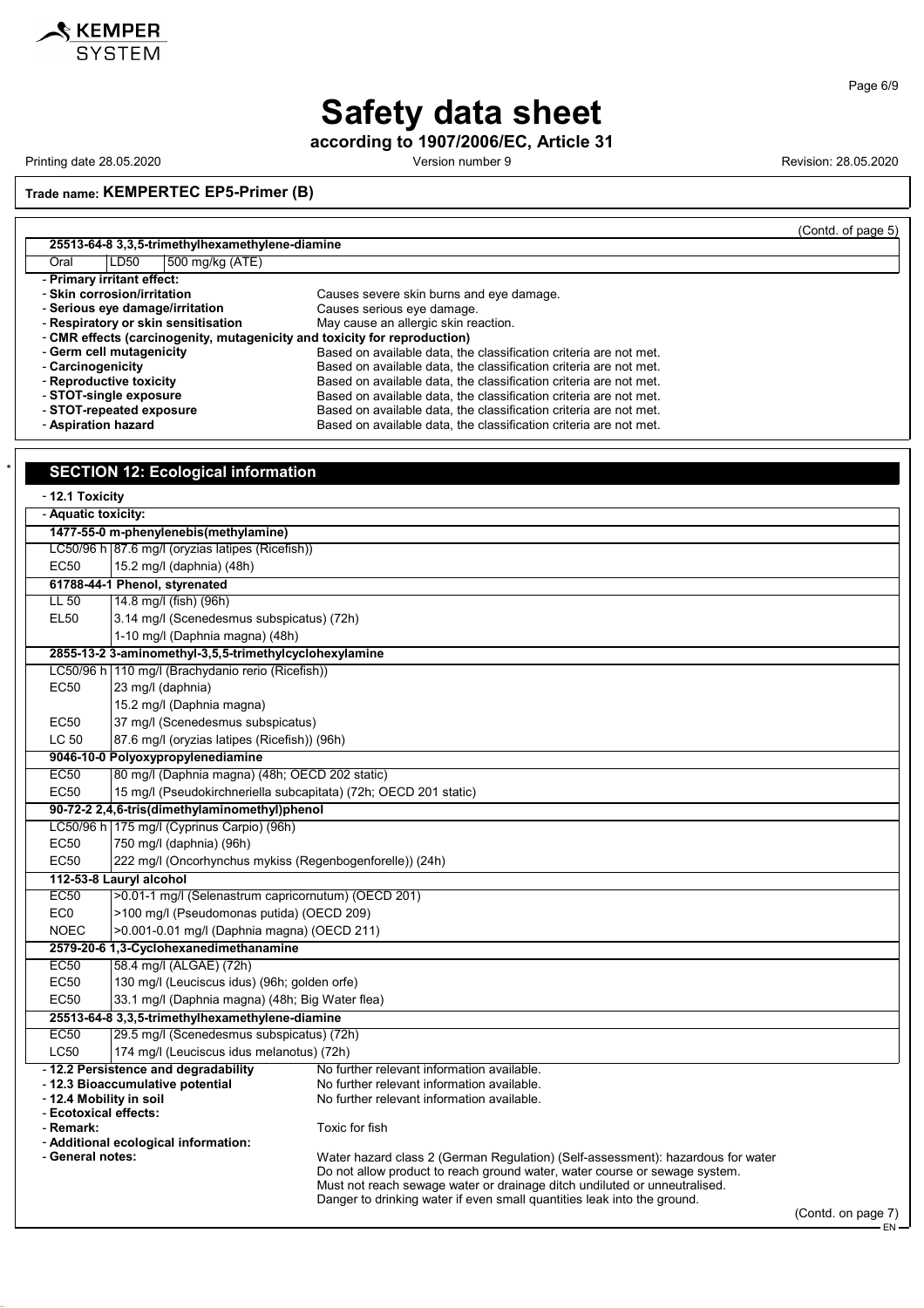

**according to 1907/2006/EC, Article 31**

Printing date 28.05.2020 Version number 9 Revision: 28.05.2020

(Contd. of page 6)

**Trade name: KEMPERTEC EP5-Primer (B)**

Also poisonous for fish and plankton in water bodies. Toxic for aquatic organisms - **12.5 Results of PBT and vPvB assessment** - **PBT:**<br>
- **vPvB:**<br>
Not applicable. verball and **verballs** and **verballs** and **verballs** and **verballs** and **verballs** and **verballs** and **verballs** and **verballs** and **verballs** and **verballs** and **verballs** and **verballs** and **verballs** are not verballs an No further relevant information available.

#### **SECTION 13: Disposal considerations**

- **13.1 Waste treatment methods**

Must not be disposed together with household garbage. Do not allow product to reach sewage system. Disposal according to official regulations

| - European waste catalogue |                                                                                                  |  |
|----------------------------|--------------------------------------------------------------------------------------------------|--|
|                            | 08 04 09* waste adhesives and sealants containing organic solvents or other hazardous substances |  |
|                            | 08 04 10 I waste adhesives and sealants other than those mentioned in 08 04 09                   |  |
|                            |                                                                                                  |  |

- **Uncleaned packaging:**

Disposal must be made according to official regulations.

| <b>SECTION 14: Transport information</b>                                         |                                                                                                                               |
|----------------------------------------------------------------------------------|-------------------------------------------------------------------------------------------------------------------------------|
| - 14.1 UN-Number<br>- ADR, IMDG, IATA                                            | <b>UN2735</b>                                                                                                                 |
| - 14.2 UN proper shipping name<br>- ADR                                          | 2735 AMINES, LIQUID, CORROSIVE, N.O.S. (m-phenylenebis(methylamine),<br>CALCIUM NITRATE), ENVIRONMENTALLY HAZARDOUS           |
| - IMDG                                                                           | AMINES, LIQUID, CORROSIVE, N.O.S. (m-phenylenebis(methylamine),<br>CALCIUM NITRATE), MARINE POLLUTANT                         |
| - IATA                                                                           | AMINES, LIQUID, CORROSIVE, N.O.S. (m-phenylenebis(methylamine),<br><b>CALCIUM NITRATE)</b>                                    |
| - 14.3 Transport hazard class(es)<br>- ADR                                       |                                                                                                                               |
|                                                                                  |                                                                                                                               |
| - Class<br>- Label                                                               | 8 (C7) Corrosive substances.<br>8                                                                                             |
| - IMDG                                                                           |                                                                                                                               |
| - Class<br>- Label                                                               | 8 Corrosive substances.<br>8                                                                                                  |
| - IATA                                                                           |                                                                                                                               |
| - Class<br>- Label                                                               | 8 Corrosive substances.<br>8                                                                                                  |
| - 14.4 Packing group<br>- ADR, IMDG, IATA                                        | Ш                                                                                                                             |
| - 14.5 Environmental hazards:<br>- Marine pollutant:<br>- Special marking (ADR): | Product contains environmentally hazardous substances: Phenol, styrenated<br>Symbol (fish and tree)<br>Symbol (fish and tree) |
| - 14.6 Special precautions for user                                              | Warning: Corrosive substances.                                                                                                |
|                                                                                  | (Contd. on page 8)                                                                                                            |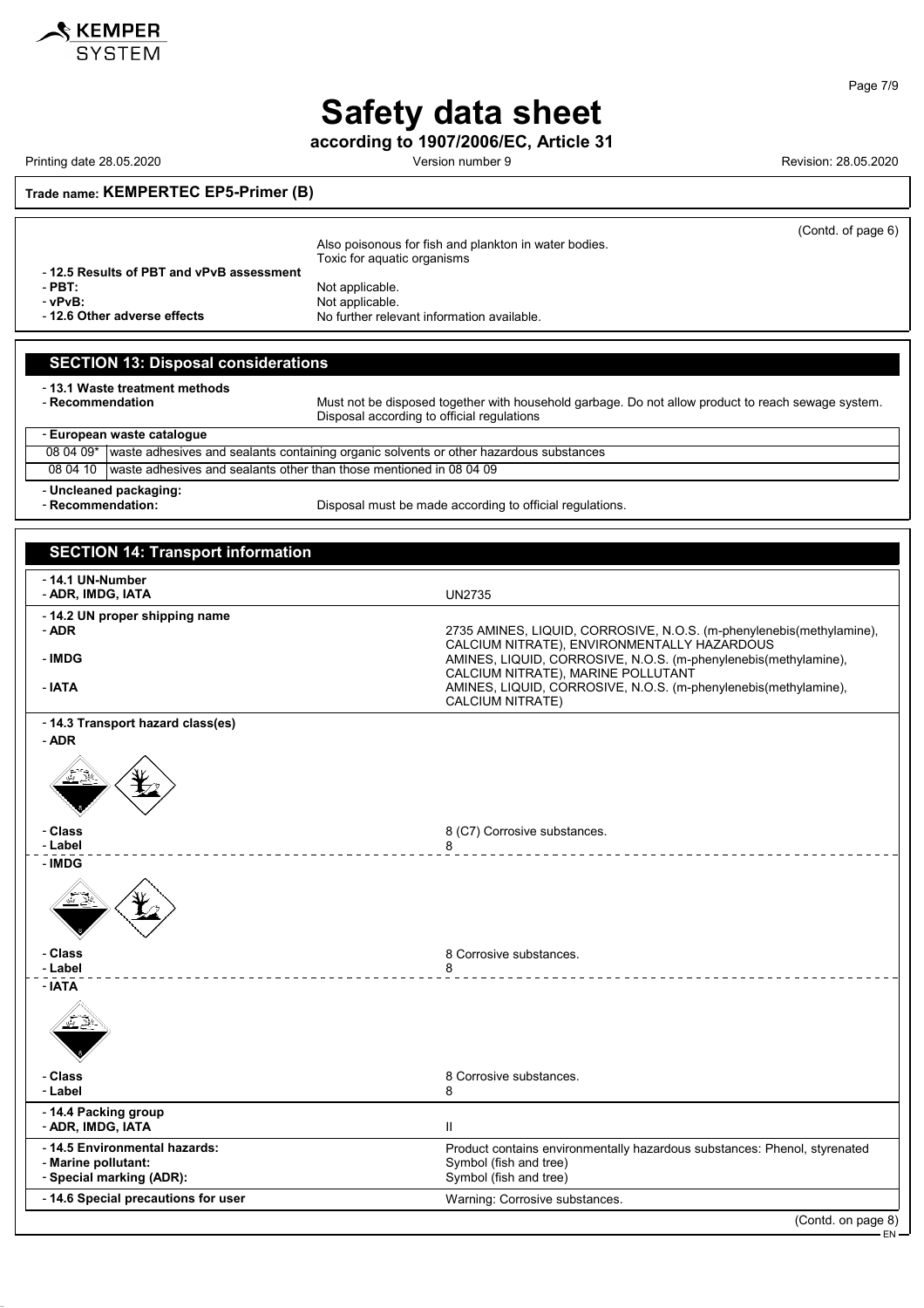

Page 8/9

## **Safety data sheet**

**according to 1907/2006/EC, Article 31**

Printing date 28.05.2020 **Version number 9 Version number 9** Revision: 28.05.2020

**Trade name: KEMPERTEC EP5-Primer (B)**

|                                                                     | (Contd. of page 7)                                                               |  |
|---------------------------------------------------------------------|----------------------------------------------------------------------------------|--|
| - Hazard identification number (Kemler code):                       | 80                                                                               |  |
| - EMS Number:                                                       | $F-A, S-B$                                                                       |  |
| - Segregation groups                                                | Alkalis                                                                          |  |
| - Stowage Category                                                  | А                                                                                |  |
| - Segregation Code                                                  | SG35 Stow "separated from" SGG1-acids                                            |  |
| -14.7 Transport in bulk according to Annex II of Marpol and the IBC |                                                                                  |  |
| Code                                                                | Not applicable.                                                                  |  |
| - Transport/Additional information:                                 |                                                                                  |  |
| - ADR                                                               |                                                                                  |  |
| - Limited quantities (LQ)                                           | 1 <sub>L</sub>                                                                   |  |
| - Excepted quantities (EQ)                                          | Code: E2                                                                         |  |
|                                                                     | Maximum net quantity per inner packaging: 30 ml                                  |  |
|                                                                     | Maximum net quantity per outer packaging: 500 ml                                 |  |
| - Transport category<br>- Tunnel restriction code                   | 2<br>E                                                                           |  |
|                                                                     |                                                                                  |  |
| - IMDG                                                              |                                                                                  |  |
| - Limited quantities (LQ)<br>- Excepted quantities (EQ)             | 1L<br>Code: E2                                                                   |  |
|                                                                     | Maximum net quantity per inner packaging: 30 ml                                  |  |
|                                                                     | Maximum net quantity per outer packaging: 500 ml                                 |  |
|                                                                     |                                                                                  |  |
| - UN "Model Regulation":                                            | UN 2735 AMINES, LIQUID, CORROSIVE, N.O.S. (M-                                    |  |
|                                                                     | PHENYLENEBIS(METHYLAMINE), CALCIUM NITRATE), 8, II,<br>ENVIRONMENTALLY HAZARDOUS |  |
|                                                                     |                                                                                  |  |

## **SECTION 15: Regulatory information**

- **15.1 Safety, health and environmental regulations/legislation specific for the substance or mixture** - **Directive 2012/18/EU** - **Named dangerous substances - ANNEX I** None of the ingredients is listed.<br>- Seveso category E2 Hazardous to the Aquatic Er **E2 Hazardous to the Aquatic Environment** - **Qualifying quantity (tonnes) for the application of lower-tier requirements** 200 t - **Qualifying quantity (tonnes) for the application of upper-tier requirements** 500 t - **REGULATION (EC) No 1907/2006 ANNEX** Conditions of restriction: 3 - **National regulations:** - **Information about limitation of use:** Employment restrictions concerning juveniles must be observed. Employment restrictions concerning women of child-bearing age must be observed. Employment restrictions concerning pregnant and lactating women must be observed. - **15.2 Chemical safety assessment:** A Chemical Safety Assessment has not been carried out.

#### **SECTION 16: Other information**

This information is based on our present knowledge. However, this shall not constitute a guarantee for any specific product features and shall not establish a legally valid contractual relationship.

The safety data sheet issued is also compliant with the regulation Annex I of Regulation (EU) no. 453/2010 and Annex II of Regulation (EU) no. 2015/830 - **Relevant phrases** H302 Harmful if swallowed.

|                           | H304 May be fatal if swallowed and enters airways.         |
|---------------------------|------------------------------------------------------------|
|                           | H312 Harmful in contact with skin.                         |
|                           | H314 Causes severe skin burns and eye damage.              |
|                           | H315 Causes skin irritation.                               |
|                           | H317 May cause an allergic skin reaction.                  |
|                           | H318 Causes serious eye damage.                            |
|                           | H319 Causes serious eye irritation.                        |
|                           | H332 Harmful if inhaled.                                   |
|                           | H361d Suspected of damaging the unborn child.              |
|                           | H400 Very toxic to aquatic life.                           |
|                           | H410 Very toxic to aquatic life with long lasting effects. |
|                           | H411 Toxic to aguatic life with long lasting effects.      |
|                           | H412 Harmful to aquatic life with long lasting effects.    |
| - Department issuing SDS: |                                                            |
|                           | research & development                                     |
| - Contact:                | research & development                                     |